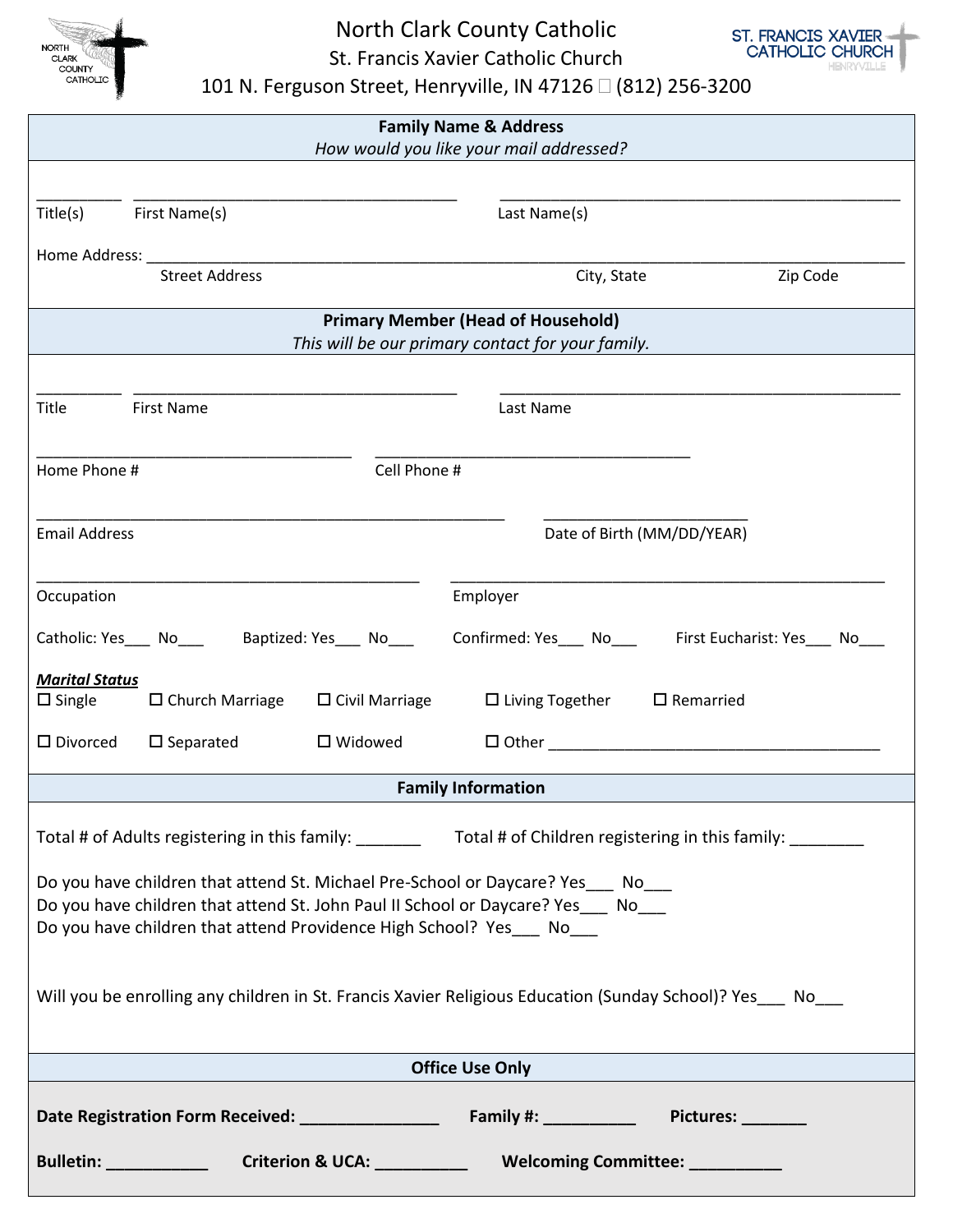| <b>Title</b><br><b>First Name</b><br><b>Last Name</b><br>Home Phone #<br>Cell Phone #<br><b>Email Address</b><br>Date of Birth (MM/DD/YEAR)<br>Employer<br>Occupation<br>Baptized: Yes No<br>Confirmed: Yes____ No____ First Eucharist: Yes___ No_<br>Catholic: Yes______ No_____<br><b>Member Classification</b><br>$\Box$ Married to Head of Household<br>$\Box$ Unmarried Partner of Head of Household<br>$\Box$ Other Adult Family Member (ie. Child Over 18 yrs, In-Law, Cousin, etc.) $\Box$ Other Adult (not related)<br><b>Title</b><br><b>First Name</b><br><b>Last Name</b> |  |
|---------------------------------------------------------------------------------------------------------------------------------------------------------------------------------------------------------------------------------------------------------------------------------------------------------------------------------------------------------------------------------------------------------------------------------------------------------------------------------------------------------------------------------------------------------------------------------------|--|
|                                                                                                                                                                                                                                                                                                                                                                                                                                                                                                                                                                                       |  |
|                                                                                                                                                                                                                                                                                                                                                                                                                                                                                                                                                                                       |  |
|                                                                                                                                                                                                                                                                                                                                                                                                                                                                                                                                                                                       |  |
|                                                                                                                                                                                                                                                                                                                                                                                                                                                                                                                                                                                       |  |
|                                                                                                                                                                                                                                                                                                                                                                                                                                                                                                                                                                                       |  |
|                                                                                                                                                                                                                                                                                                                                                                                                                                                                                                                                                                                       |  |
|                                                                                                                                                                                                                                                                                                                                                                                                                                                                                                                                                                                       |  |
| Home Phone #<br>Cell Phone #                                                                                                                                                                                                                                                                                                                                                                                                                                                                                                                                                          |  |
| <b>Email Address</b><br>Date of Birth (MM/DD/YEAR)                                                                                                                                                                                                                                                                                                                                                                                                                                                                                                                                    |  |
| Occupation<br>Employer                                                                                                                                                                                                                                                                                                                                                                                                                                                                                                                                                                |  |
| Catholic: Yes____ No__________ Baptized: Yes____ No________ Confirmed: Yes____ No_____ First Eucharist: Yes____ No___                                                                                                                                                                                                                                                                                                                                                                                                                                                                 |  |
| <b>Member Classification</b><br>$\Box$ Married to Head of Household<br>$\Box$ Unmarried Partner of Head of Household<br>$\Box$ Other Adult Family Member (ie. Child Over 18 yrs, In-Law, Cousin, etc.) $\Box$ Other Adult (not related)                                                                                                                                                                                                                                                                                                                                               |  |
| <b>First Name</b><br><b>Title</b><br><b>Last Name</b>                                                                                                                                                                                                                                                                                                                                                                                                                                                                                                                                 |  |
| Cell Phone #<br>Home Phone #                                                                                                                                                                                                                                                                                                                                                                                                                                                                                                                                                          |  |
| <b>Email Address</b><br>Date of Birth (MM/DD/YEAR)                                                                                                                                                                                                                                                                                                                                                                                                                                                                                                                                    |  |
| Occupation<br>Employer                                                                                                                                                                                                                                                                                                                                                                                                                                                                                                                                                                |  |
| Baptized: Yes_____ No___________ Confirmed: Yes_____ No____________________ First Eucharist: Yes_____ No___<br>Catholic: Yes No<br><b>Member Classification</b>                                                                                                                                                                                                                                                                                                                                                                                                                       |  |